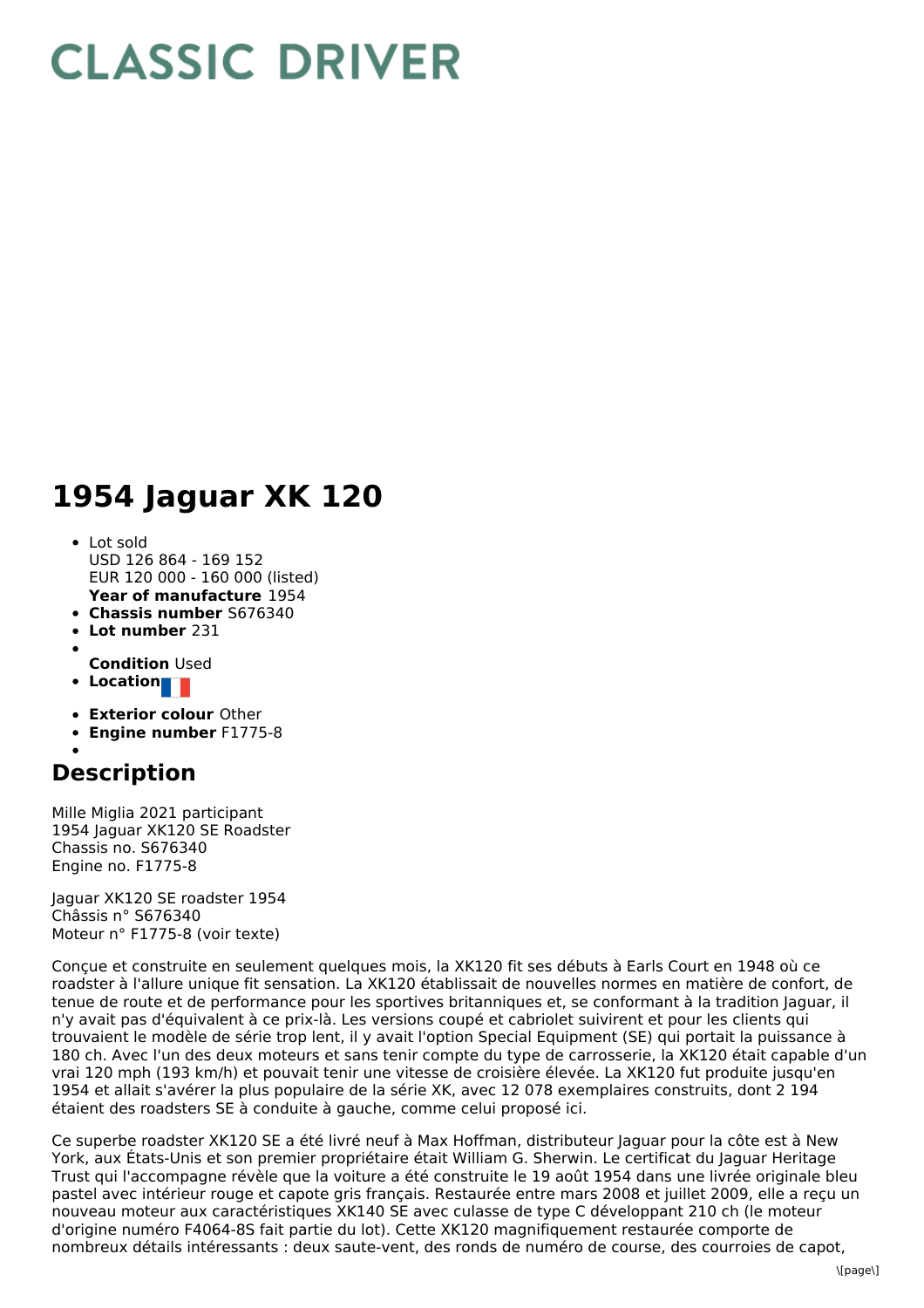des roues fil, un bouchon de réservoir à ouverture rapide, une valise sur mesure et même une flasque dans la portière conducteur !

Le propriétaire actuel a engagé cette jolie XK120 SE aux Mille Miglia 2021. Il a dépensé une somme considérable pour préparer la voiture à l'épreuve qu'il a terminée à la 101e place, 1ere Jaguar du classement général une juste récompense pour ses efforts. C'est un résultat très flatteur dans cette épreuve très exigeante, dominée par des Italiens difficiles à battre ! Cette Jaguar de 1954 est l'une des plus jeunes voitures à pouvoir participer aux Mille Miglia (jusqu'en 1957) et elle est particulièrement séduisante en raison de sa vitesse de croisière élevée et confortable, de sa carrosserie roadster et de son moteur six cylindres XK 3,4 litres incassable.

Les pièces non d'origine réformées ont été conservées et pourront éventuellement être remise sur la voiture si le nouveau propriétaire le souhaite. Elles comprennent un jeu de freins à disque et la direction assistée. Les câbles pour un Blunik et un Tripmaster sont présents, il n'y a qu'à les rebrancher et la voiture est prête pour le rallye. Décrite par le vendeur comme en excellent état général et un vrai plaisir à conduire, la voiture est vendue avec ses papiers d'immatriculation belge et quelques photographies prise au cours des Mille Miglia 2021. Ce roadster XK120 SE est prêt à continuer sa carrière sportive avec un nouveau pilote.

1954 Jaguar XK120 SE Roadster Chassis no. S676340 Engine no. F1775-8 (see text)

Conceived and constructed in but a few months, the XK120 debuted at the 1948 Earls Court Motor Show where the stunning-looking roadster caused a sensation. The XK120 set new standards of comfort, roadholding and performance for British sports cars and, in keeping with the Jaguar tradition, there was nothing to touch it at the price. Coupé and drophead coupé versions followed, and for customers who found the standard car too slow, there was the Special Equipment (SE) package which boosted power to 180bhp. With either engine and regardless of the type of bodywork, the XK120 was a genuine 120mph car capable of sustained high-speed cruising. The XK120 was produced until 1954 and would prove to be the most popular of the XK series, with 12,078 examples built, of which 2,194 were left-hand drive SE roadsters like that offered here.

This stunning XK120 SE roadster was delivered new to Max Hoffman, Jaguar's East Coast distributor in New York, USA and first owned by William G Sherwin. Its accompanying Jaguar Heritage Trust Certificate reveals that the car was manufactured on 19th August 1954 and originally finished in Pastel Blue with red interior trim and French Grey soft-top. Restored between March 2008 and July 2009, it has been fitted with an engine up-rated to XK140 SE specification with the C-type cylinder head, producing 210bhp. (The original engine block numbered 'F4064-8S' is included in the sale.) There are delightful details in abundance on this nicely restored XK120: twin aero screens, number roundels, leather bonnet straps, wire wheels, a quick-release fuel filler, a fitted suitcase, and even a hip flask secured to the driver's door!

The current owner entered this lovely XK120 SE in the 2021 Mille Miglia and got accepted. He then spent a considerable sum of money getting the car ready for that event, which he successfully completed, finishing 101st overall and 1st Jaguar in the general classification - a fitting reward for all his efforts. This was a highly competitive result in this demanding event, dominated as it is by hard-to-beat Italians! This 1954 Jaguar is one of the later (up to 1957) cars to participate in the Mille Miglia and is highly desirable on account of its comfortable high cruising speed, roadster body, and unbreakable 3.4-litre six-cylinder XK engine.

The non-original parts removed have been retained so they can be refitted should the new owner so desire; these include the disc brake kit and power steering kit. Cables for a Blunik and Tripmaster are present, ready for the systems to be reconnected, and the car is rally ready. Described by the vendor as in excellent condition throughout and an absolute pleasure to drive, the car is offered with Belgian registration papers and some photographs of it taken during the 2021 Mille Miglia. This XK120 SE Roadster is ready to continue its competitive career with a new custodian.

Bonhams 1793

**Title** Mr **First name** Bonhams Collectors' Car department 101 New Bond Street London W1S 1SR